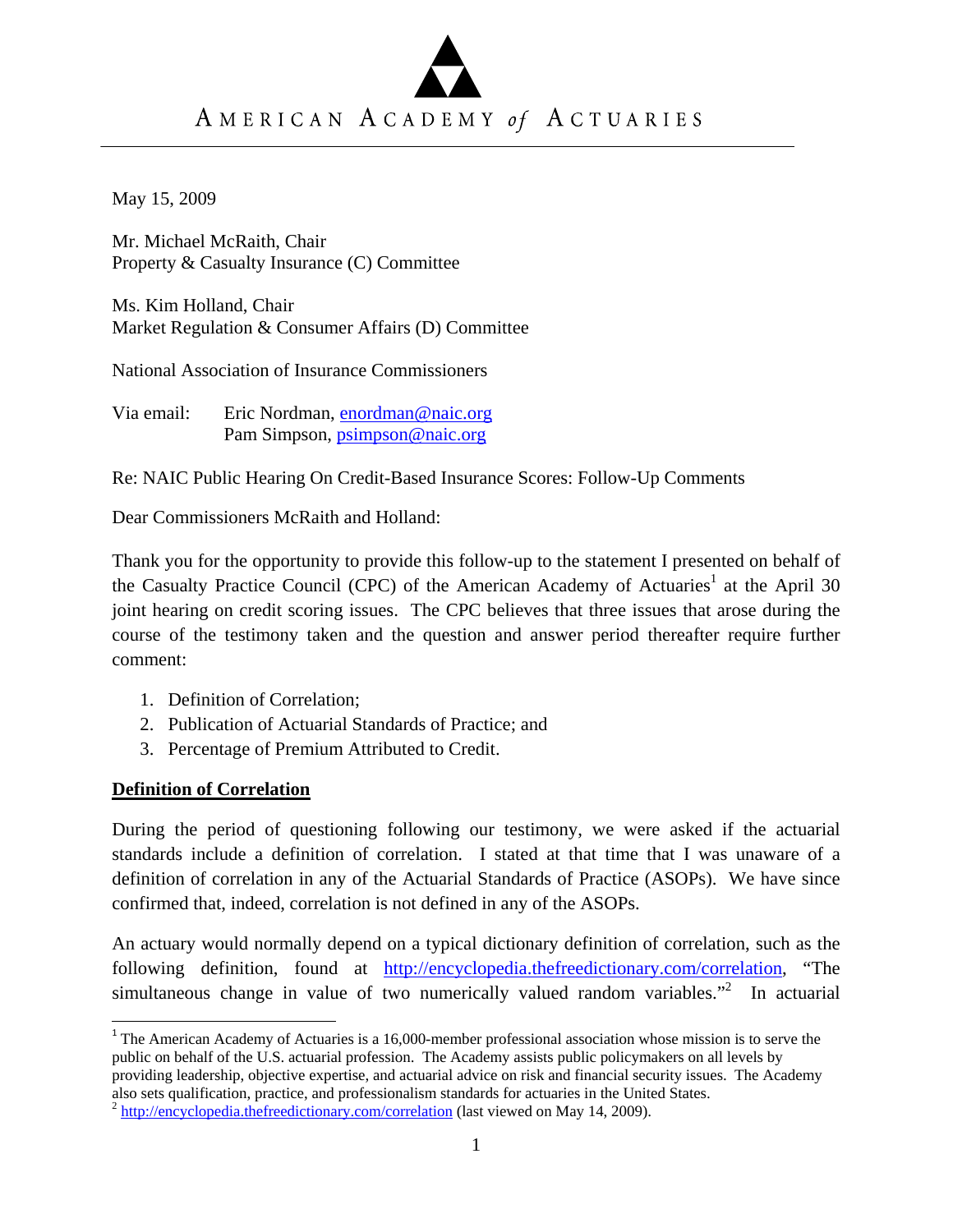practice, there are actually several different measures of correlation that could be used, typically related to different statistical tests that would be applied.

# **Publication of Actuarial Standards of Practice**

Actuarial Standards of Practice (ASOPs) are promulgated by the Actuarial Standards Board (ASB). When the ASB approves a draft standard for exposure, it is published and distributed to all the members of the actuarial organizations governed by the standards of practice of the ASB, as well as individuals who have expressed an interest in the profession's standard-setting, such as state insurance commissioners.<sup>3</sup> Committee members also recommend as recipients those who might have a particular need to be informed about a given standard. Finally, exposure drafts are posted on the ASB's publicly viewable website. A more detailed description of the exposure process can be found at http://www.actuarialstandardsboard.org/aboutasb.asp.

This is all part of the comprehensive peer review and due diligence process for the creation of ASOPs, in which all interested actuaries, whether working for an insurance company, consulting firm, government, academic institution, or some other entity, have an opportunity to provide input. In addition, other interested parties are also given the chance to offer comments and influence these standards.

## **Percentage of Premium Attributed to Credit**

During the hearing, several witnesses were asked what percentage of an insured's premium can be attributed to credit. In general, the premium that an insured is charged is determined by many considerations, including driving experience and history, vehicle and usage, geographic location, coverages, limits, and deductibles, among other factors, including credit where permitted. The relative weights for a given factor often vary with other factors and vary uniquely and considerably among insurers. How the factors combine to determine the premium also varies among insurers. Because rating algorithms are generally multiplicative in nature, it is confusing to assign a credit or weight to any individual factor without first agreeing upon a set of rules or procedures that would be used to calculate or organize all the rating variables used in the algorithm. Further, while it might be possible to go through several different mathematical exercises and assign various weights to each of the several components, such calculations could be misleading and could suggest incorrect conclusions. We have included a simplified example in Appendix A to further demonstrate this concept.

  $3 \text{ http://www.actualstandardsboard.org/aboutash.asp (last viewed on May 14, 2009).}$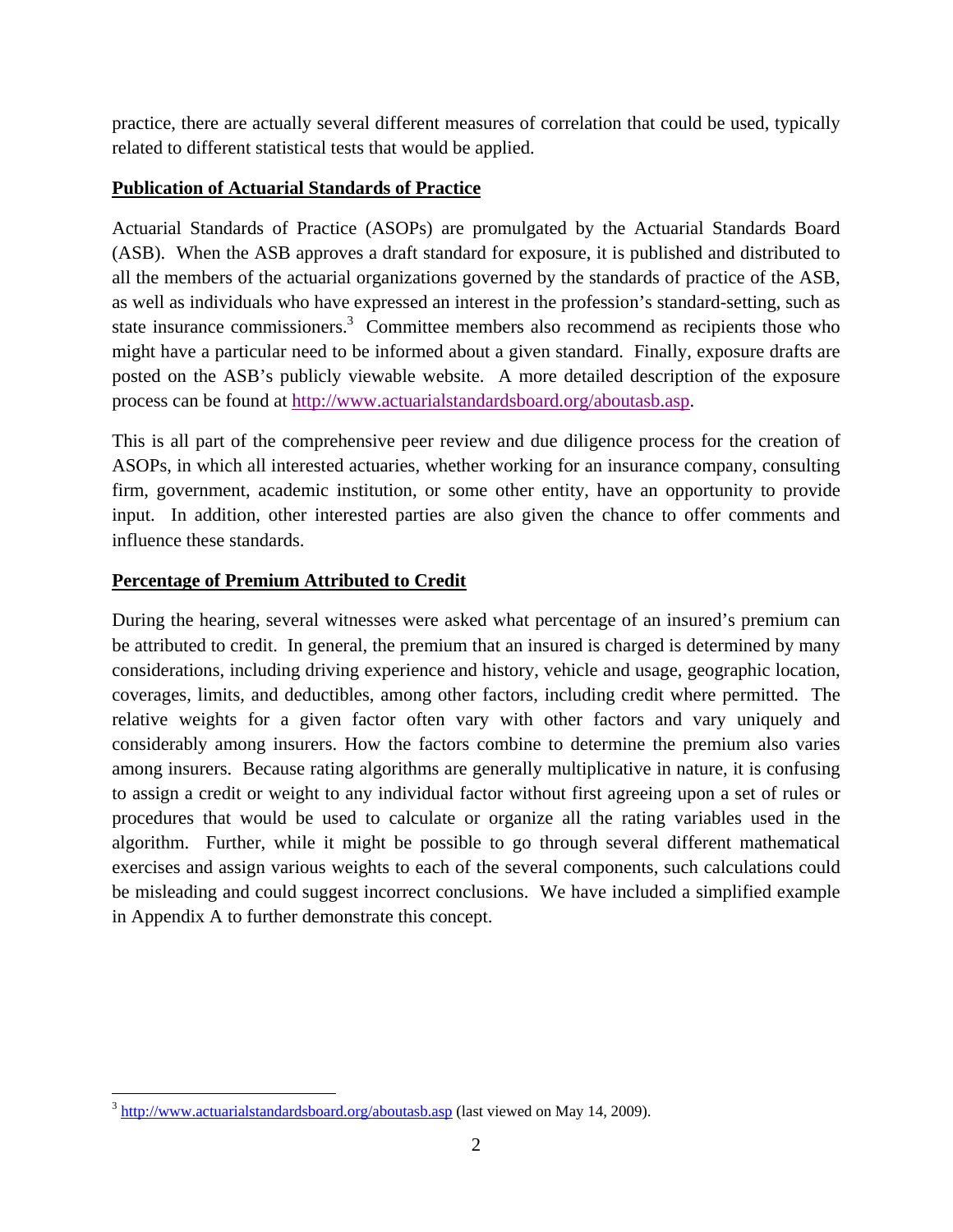### **Summary**

On behalf of the Casualty Practice Council, thank you again for this opportunity. I would also like to reiterate that if we can further assist the NAIC in its endeavors on this topic, we volunteer our services. We look forward to working with you.

Sincerely,

Jeff Kucera Chair, Property & All Other Lines Subcommittee American Academy of Actuaries